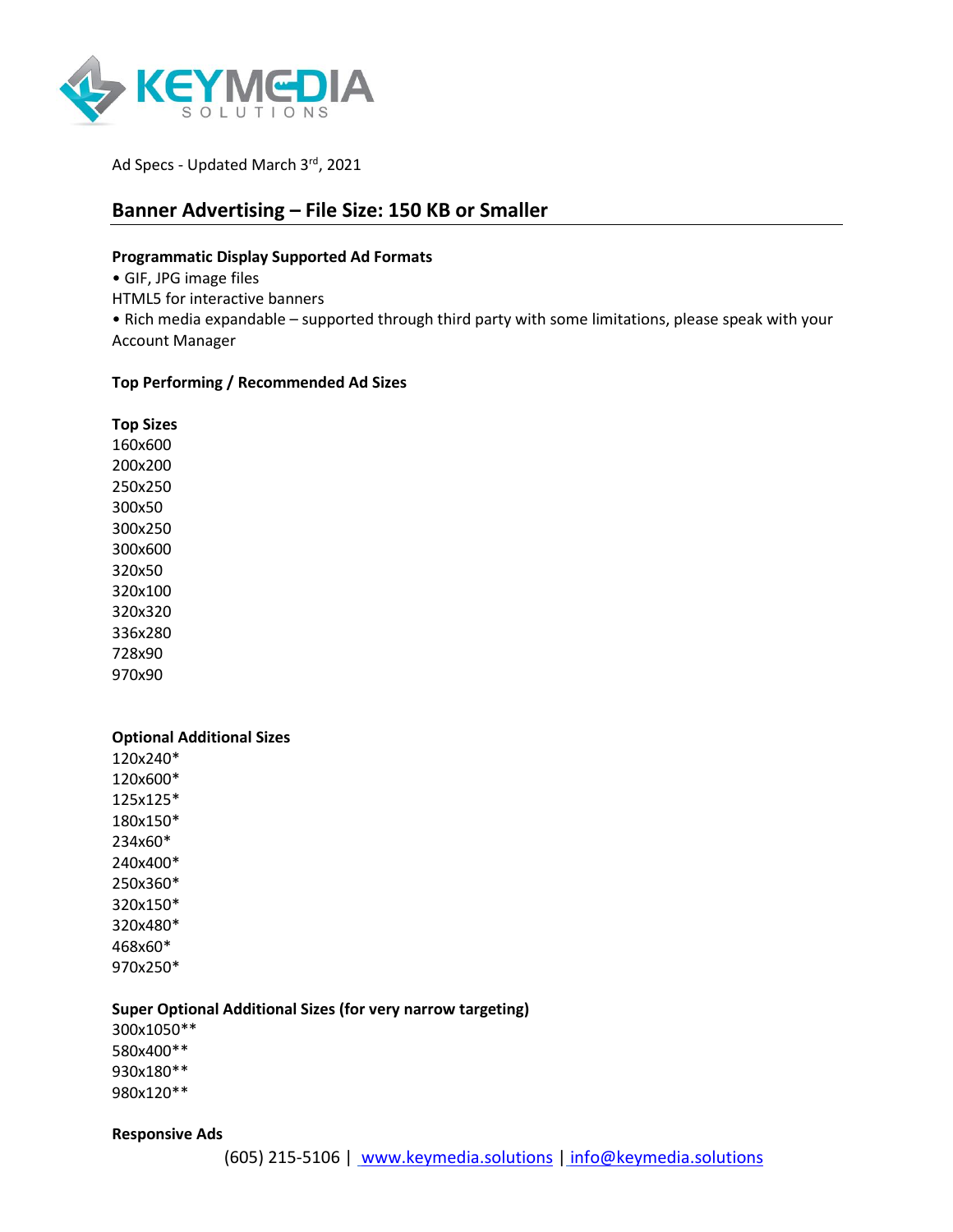

Short Title: 25 characters or less Long Title: 90 characters or less Image: 1200x628 – 1.91:1 Description: Up to 90 characters Business Name Logo: 1200x1200 Final URL

### **Native Ads**

Short Title: 25 Characters Long Title: 90 Characters Main Image: 1200x627 Short Description: 90 Characters Long Description: 140 Characters Sponsor: (KeyMedia Solutions) 25 Characters Call to Action: 15 Characters Logo: 200x200

### **Geofence Ad sizes**

300x250 300x50 320x50

### **App Promotion Ads**

### **1. Ad Text Ideas (25 Character Max per idea)**

- a. Text Ideas are text that will appear within the ad. These four text lines independent of each other will be used to generate ads in different orders and formats.
- b. We require 4 text ideas for App Promotion campaigns.
- **2.** Additional Video creative is optional.
	- a. We can add up to 20 videos
	- b. If one isn't provided, Google MAY generate one for use within it's platform.
- **3.** Additional Banners are optional.
	- a. Sizes include 320x50, 468x60, 728x90, and 300x250. (Note: While it's always a good thing for a banner ad to include a logo, some text and a CTA, Google will generate an App Icon, description text and app store rating within the ad.)
	- b. For additional help, please reference the Google help article, <https://support.google.com/google-ads/answer/6357635?hl=en>

### **Expandable Ads – Rich Media**

• Animated Animation length ads (GIF) and speed: Animation length must be 30 seconds or shorter. Animations can be looped, but the animations must stop after 30 seconds. Animated GIF ads must be slower than 5 FPS. We need static image if they are giving us rich media.

### **Best Practices**

- 1. Images that stand out and grab attention
- 2. Using a strong call to action (2-3 sets of favorite messaging)
	- a. 3-5 words max headline/tagline, 3-5 word max CTA
- 3. Minimum of two different ad design sets/themes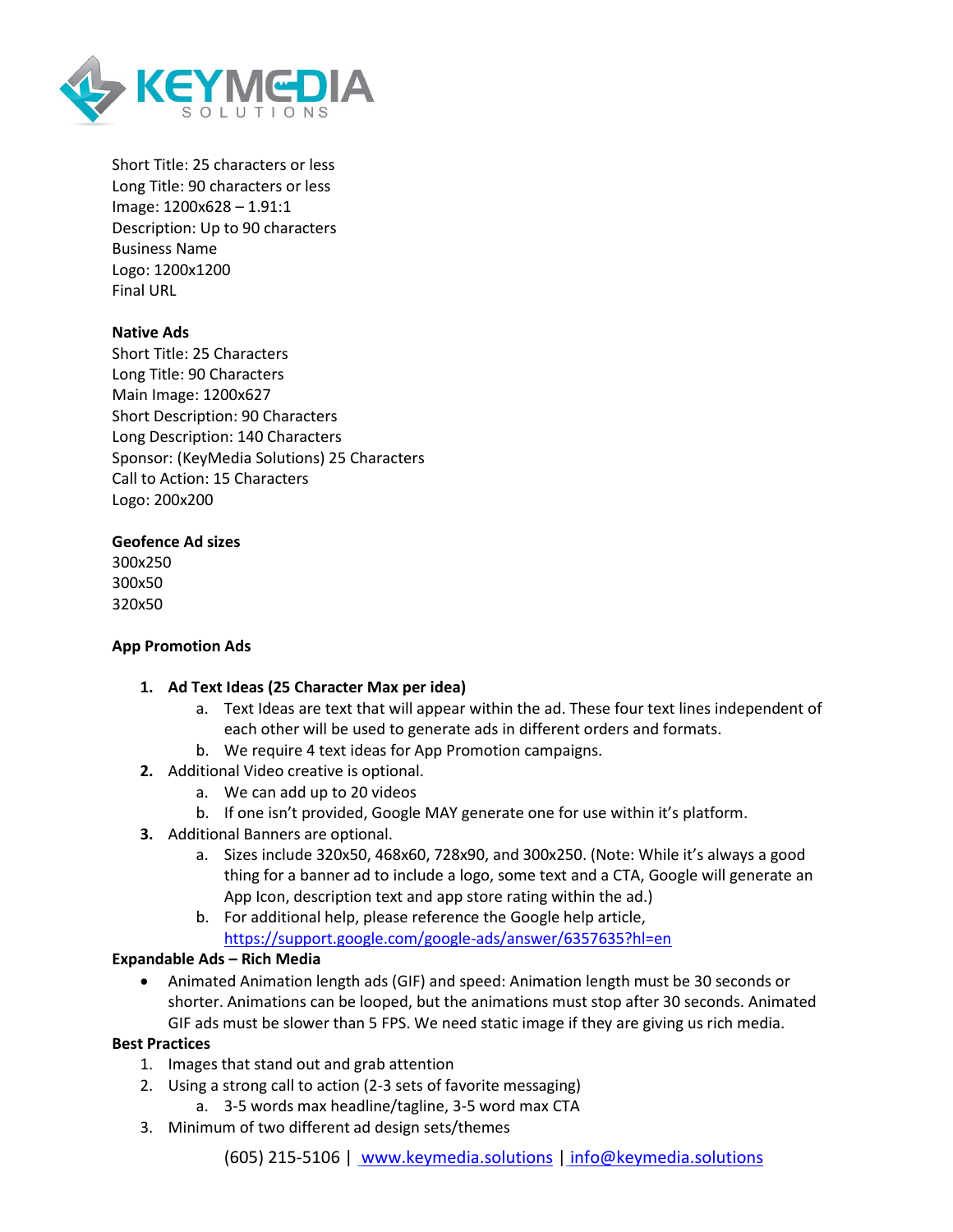

- a. We A/B test and differ to best performing
- 4. Say the most with the least amount of words (due to space limitation)

# **Social Media**

### **Facebook:**

Headline: 25 characters including spaces (3-5 words) Body: 125 characters including spaces (2-3 sentences) Link Description: 30 Characters (1-liner either doubling down on service/ product, or simple highlight) 1200x628 pixels image (JPG); images for carousel ads should be 600x600 pixels Text on Image: No more than 20% (Use this tool to test [https://www.facebook.com/ads/tools/text\\_overlay\)](https://www.facebook.com/ads/tools/text_overlay) Video: Up to 240 minutes, no larger than 4GB

For a full overview of the recommendations by ad type, visit the link below: <https://www.facebook.com/business/ads-guide/>

#### **Instagram Feed:**

Suggested Text Characters: 90 characters Max File Size: 30MB Text on Image: No more than 20% Max Hashtags: 30 Max Text Characters: 2,200 Image size: 600x600 pixels (JPG or PNG)

#### **Twitter:**

Promoted Tweet w/ image: 600x335 pixels, max characters: 116 (24 characters are used for images).

Promoted Tweet w/ video: 640x360 pixels, max characters: 116 (24 characters are used for images). Title (under video): 70 characters Description (under video): 200 characters Video: MP4 or MOV

For a full overview of the recommendations by ad type, visit the link below: <https://business.twitter.com/en/help/campaign-setup/advertiser-card-specifications.html>

#### **LinkedIn:**

Text Ads: Headline: 25 characters including spaces Body: 75 characters including spaces divided between two lines URL: Unlimited 50x50 pixels image (JPG or PNG)

### **Sponsored Content:**

(605) 215-5106 | [www.keymedia.solutions](http://www.keymedia.solutions/) | [info@keymedia.solutions](mailto:info@keymedia.solutions)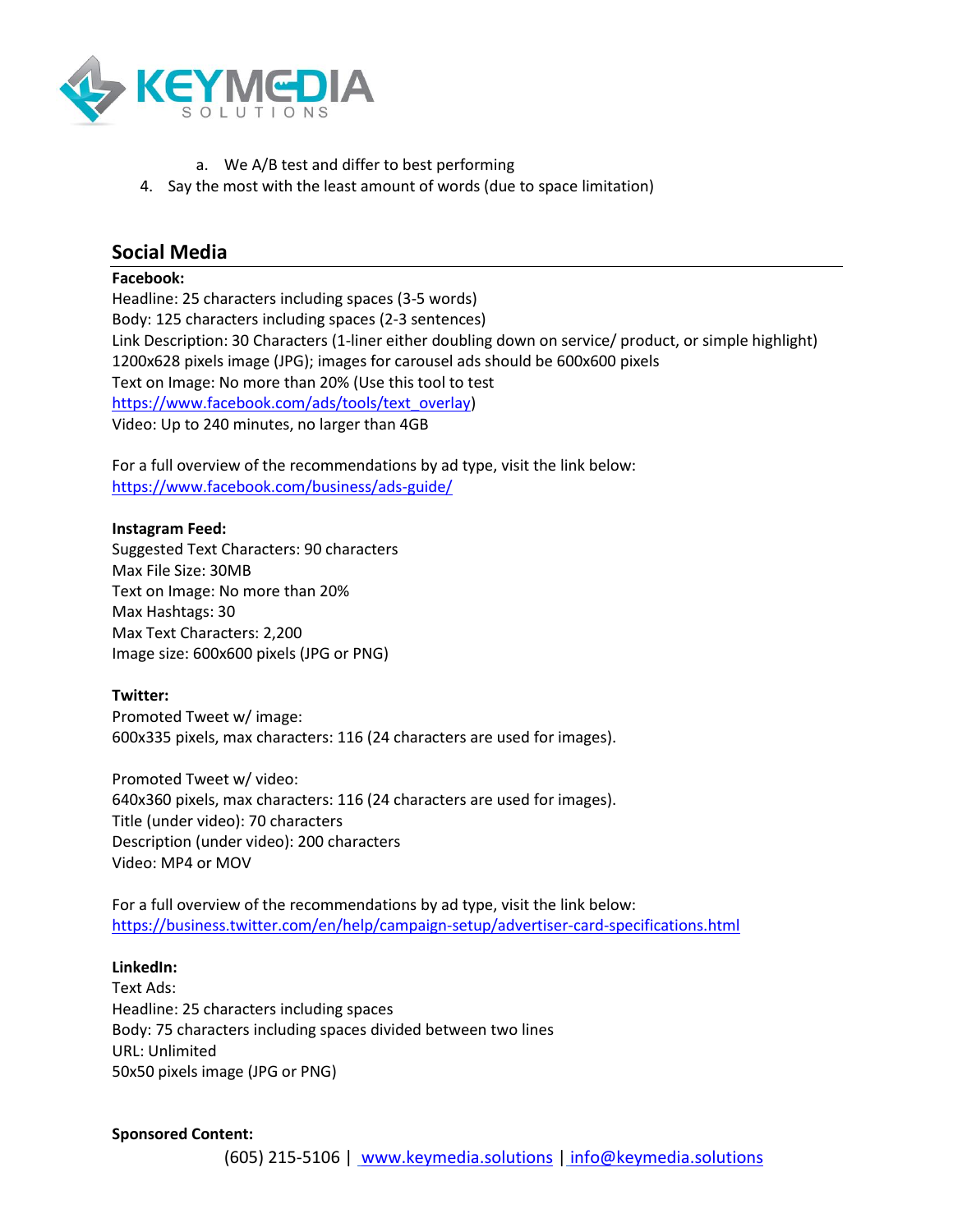

Intro text: 150 characters (to avoid truncation) Title: 70 characters Description Text: 100 characters Image: 1200x627 pixels

### **Pinterest:**

Image: Vertical image aspect ratio of 2:3 to 1:2.8 and a minimum width of 600 pixels (top image sizes are 600x1200 and 600x900) Pins should be helpful, beautiful and actionable.

For more information, visit the link below: <https://about.pinterest.com/en/advertising-standards>

# **Paid Search (PPC)**

**Responsive Search Ads:** Up to 15 Headlines Allowed: 30 characters each. Up to 4 Descriptions Allowed: 90 characters each. Display URL: Domain is automatically extracted from your final URL to ensure accuracy. You can customize 2 additional URL paths.

# **Ad Extensions for Google Search Campaigns**

### **Sitelink Extensions**

Sitelink extensions give searches direct access to certain pages of a landing page. Needed:

Link text (For example, 'Contact Us', 'About Us' 25 characters max)

The URL to the page that will be added as a link text. (www.keymediasolutions.com/contactus)

Description of the linked page (2 lines, each line can have 35 characters max)

For example, (line 1) 'Contact us today for a free quote.' (line 2) 'No obligation required, call today!'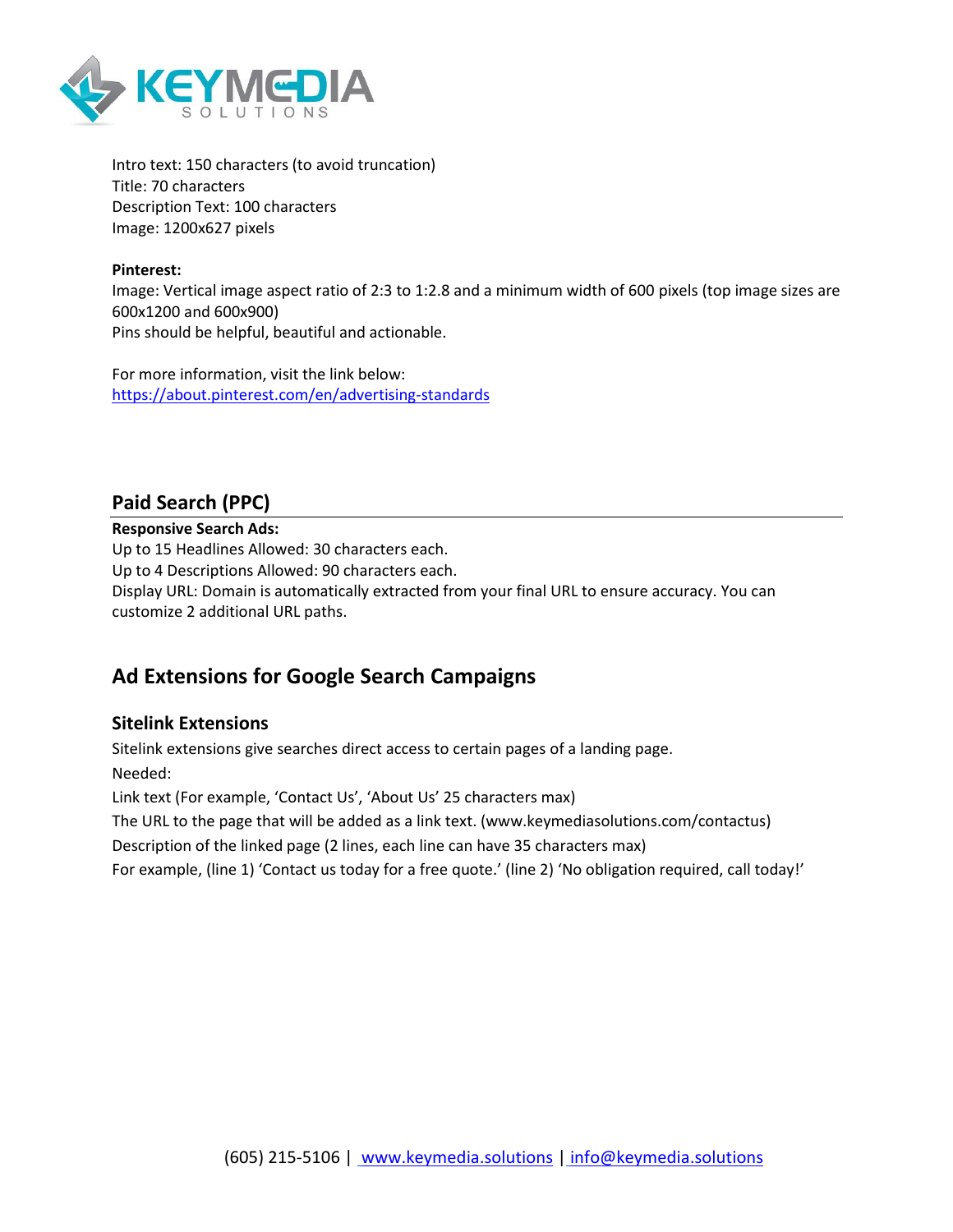



### **Location Extensions**

In order to add a location extension, each property will need to have a 'Google My Business' account. We will request access to this account and then link it to our AdWords campaign.

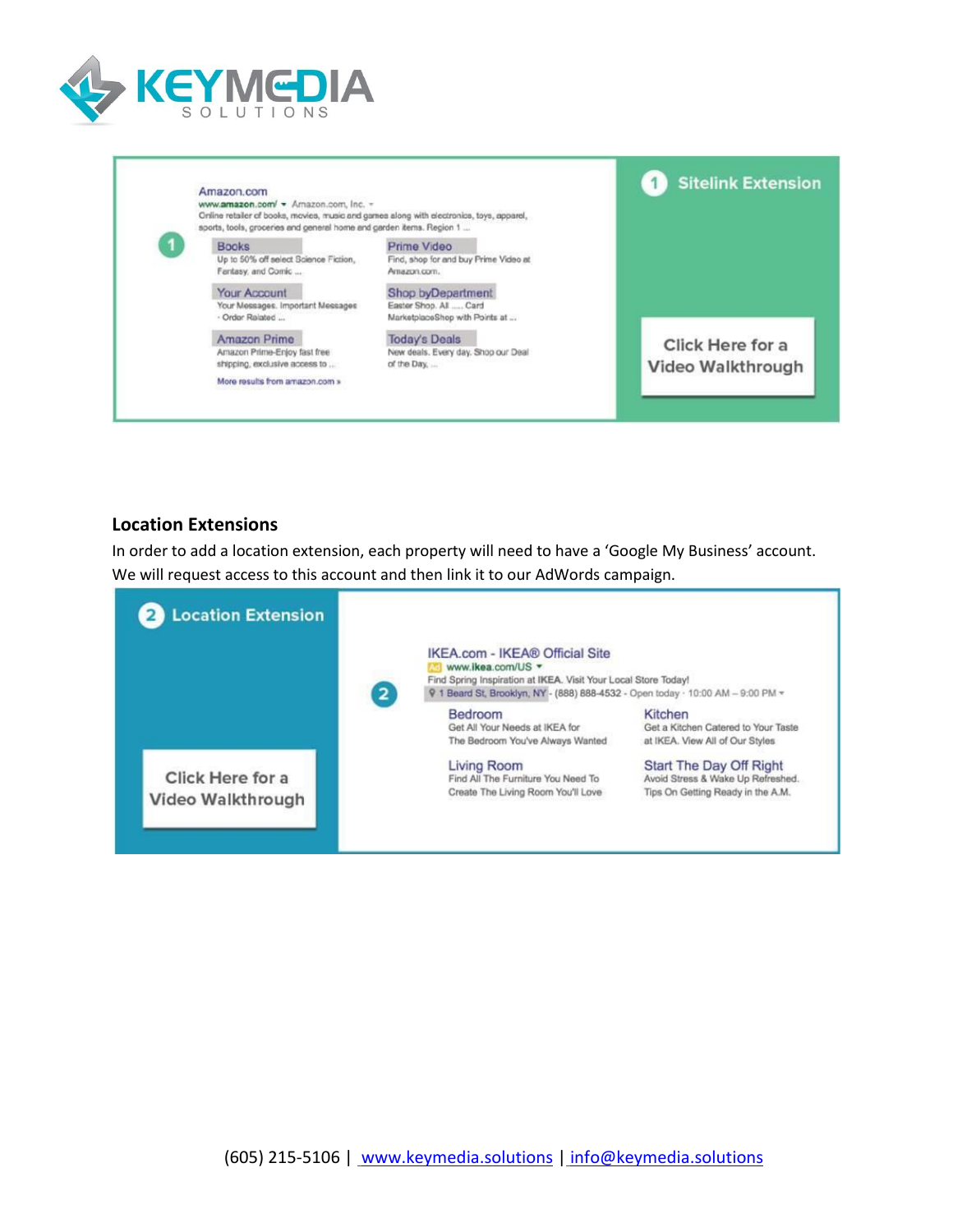

# **Call Extensions**

The phone number listed on the website will be added to the ads to give possible customers an option to call the store or business directly.



### **Review Extensions**

Review extensions can highlight positive third-party reviews if the business has any. The character count for your review text is combined with the source name character count and can't exceed a combined 67 characters. (highlighted portion below)

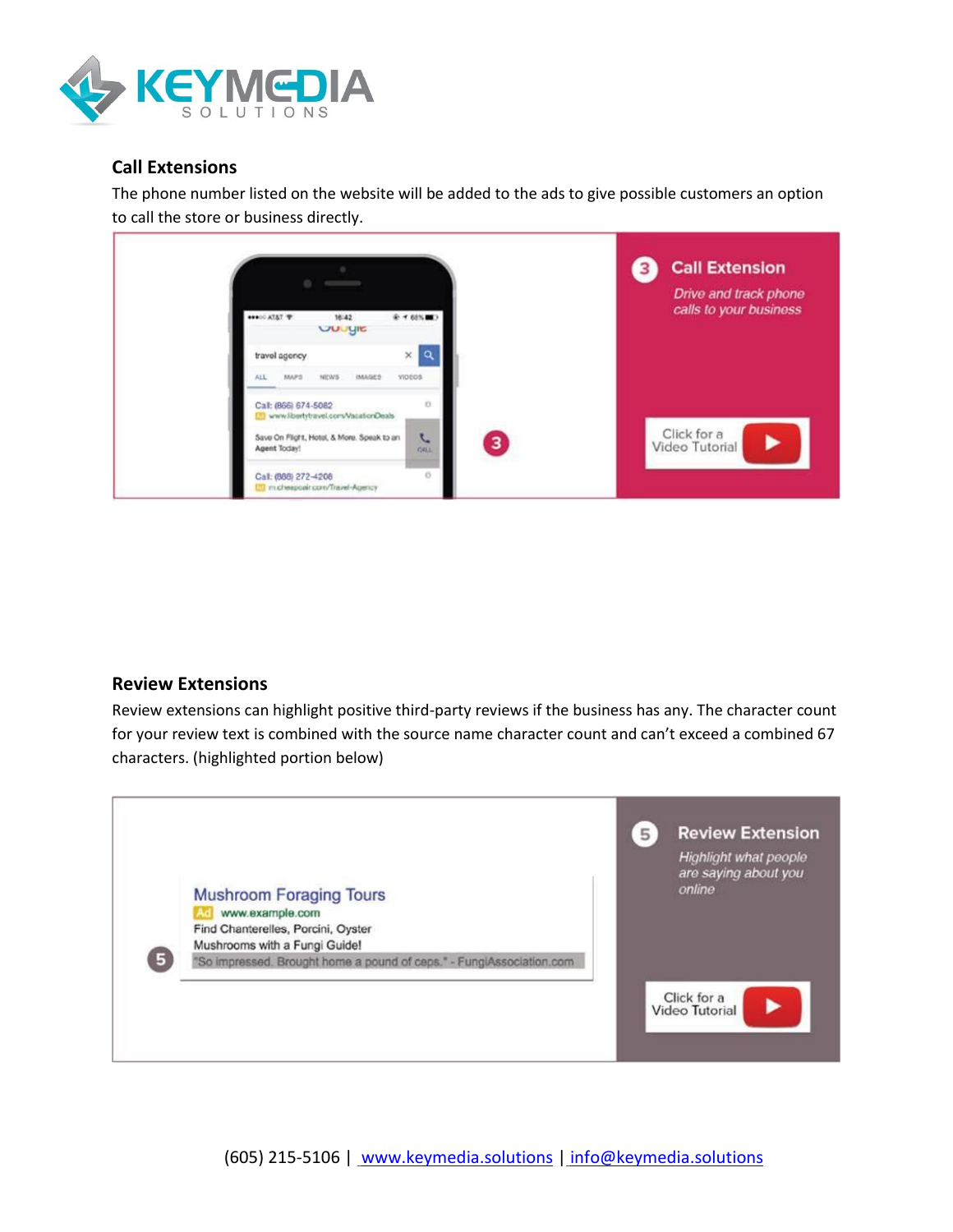

# **Callout Extensions**

Use callout extensions to show additional descriptive text like "Free shipping" or "24hr customer service" beneath your ad. Text for callout extensions can be up to 25 characters.



# **Structured Snippet**

This is where things like brands or models can be mentioned. There needs to be at least 3. They can only be 25 characters.



**Exclusive Collection** New Special Edition Styles Only Available Online At Ray-Ban.

# Men's Sunglasses

Discover The Latest Collection For Men Plus Get Free Shipping.

# Women's Sunglasses

Turn Up The Heat With The Latest Styles for Women + Free Shipping.

# **REMIX Custom Sunglasses**

Customize Your Own Designs With REMIX Exclusively On Ray-Ban.com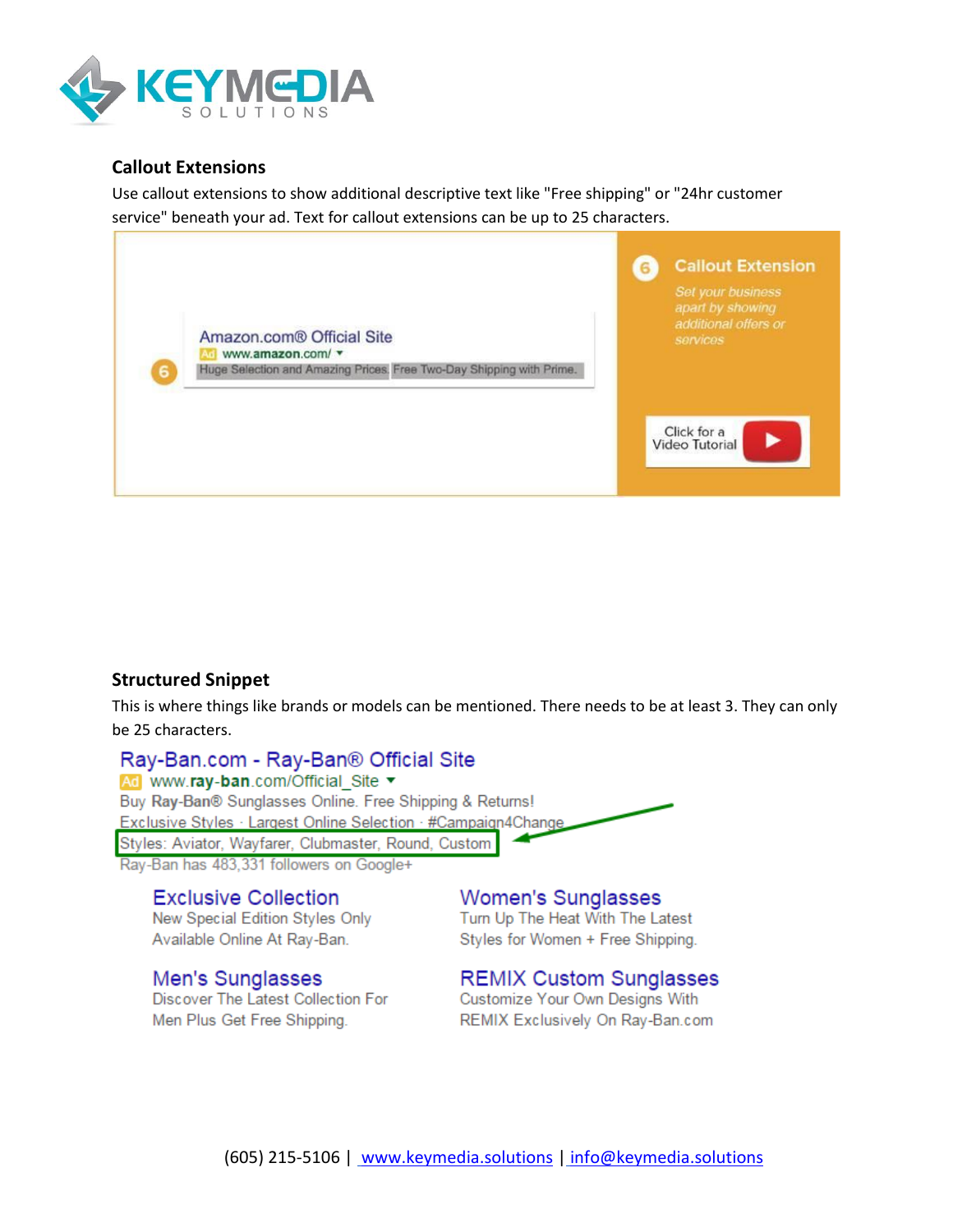

# **Checklist**

- Sitelink Extensions:
	- o Link Text (25 Characters)
	- o Link URL
	- o Two Description Lines (35 Characters Each Line Max)
- Location Extension
	- o Google My Business Account
- Call Extension
	- o Phone Number (Listed on Website)
- Review Extension
	- o Review From Third-Party (Needs Source)
- Callout Extension
	- o 25-Character Max Per Callout
- Structured Snippet
	- o 25-Character Max
	- o Need at Least 3 Snippets

# **Video**

Please remove all slates and countdown graphics from the video.

# **CTV Length**

- Minimum: 15 seconds
- Maximum: 30 seconds

# **Video Length**

Video has to be less than or equal to requested duration (i.e. we can bid on a 15 second request with a 10 second video.)

- 15 second
- 30 second
- 60 Second

# **Video Dimensions**

All KeyMedia hosted videos will be scaled to fit the player size on screen

- 480x360
- 640x360
- 1920x800

### **Supported Companion Ads**

Only standard image files are accepted. Flash files are not supported.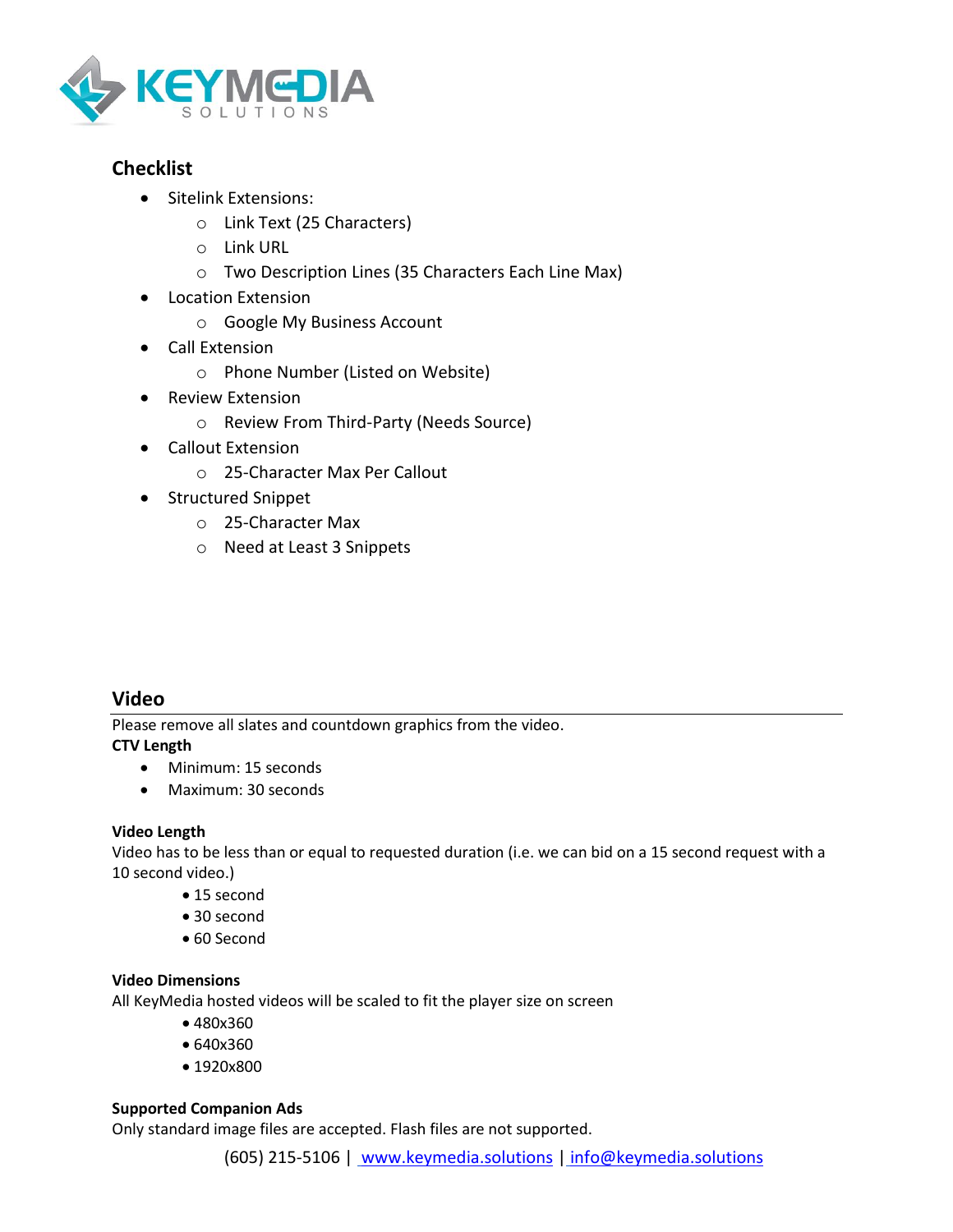

- 300x250
- 300x60

#### **Video Placement**

- Pre-Roll (This represents majority of Programmatic Display Advertising inventory)
- Mid-Roll
- Post-Roll
- **Recommended Aspect Ratios**

If KeyMedia is hosting, we will encode and automate to the correct size

- 4:3
- 16:9

#### **Supported File Types**

• mp4, flv, webm, mov, wmv, mpg, mpeg

#### **Supported File Size**

• Maximum is 60MB. KeyMedia will encode the video down to a workable file size (2-5MB).

#### **Desktop & Mobile Video Pre-Roll Requirements (16:9)**

- Must be 200 MB or smaller
- MOV or MP4 file formats accepted
- :15 or :30 second file length
- Bit rate greater than or equal to 2,500 KB
- 24-25 or 29-30 frames per second
- 4:3 or 16:9 aspect ratio
- 640x360 or 480x360 resolution (minimum)
- MP3 or AAC audio code

#### **YouTube Requirements**

- Video has to be less than or equal to requested duration (15, 30, and 60 seconds)
- Hosted videos will be scaled to fit the player size on screen
	- o 16:9 aspect ratio: 854x480, 1280x720, 1920x1080; 4:3 aspect ratio: 480x360, 720x540, 960x720
	- o Supported file types: mp4, flv, webm, mov, wmv, mpg, mpeg
	- o Supported file size: Min. 2-5MB, Max. 60MB
- Companion Banner specs:
	- o Supported file types: JPG, GIF, or PNG
	- o Ad size: 300x60
	- o Supported file size: 150KB

[https://support.google.com/displayspecs/answer/6244563?hl=en&ref\\_topic=6244532](https://support.google.com/displayspecs/answer/6244563?hl=en&ref_topic=6244532)

#### **In-Banner Requirements**